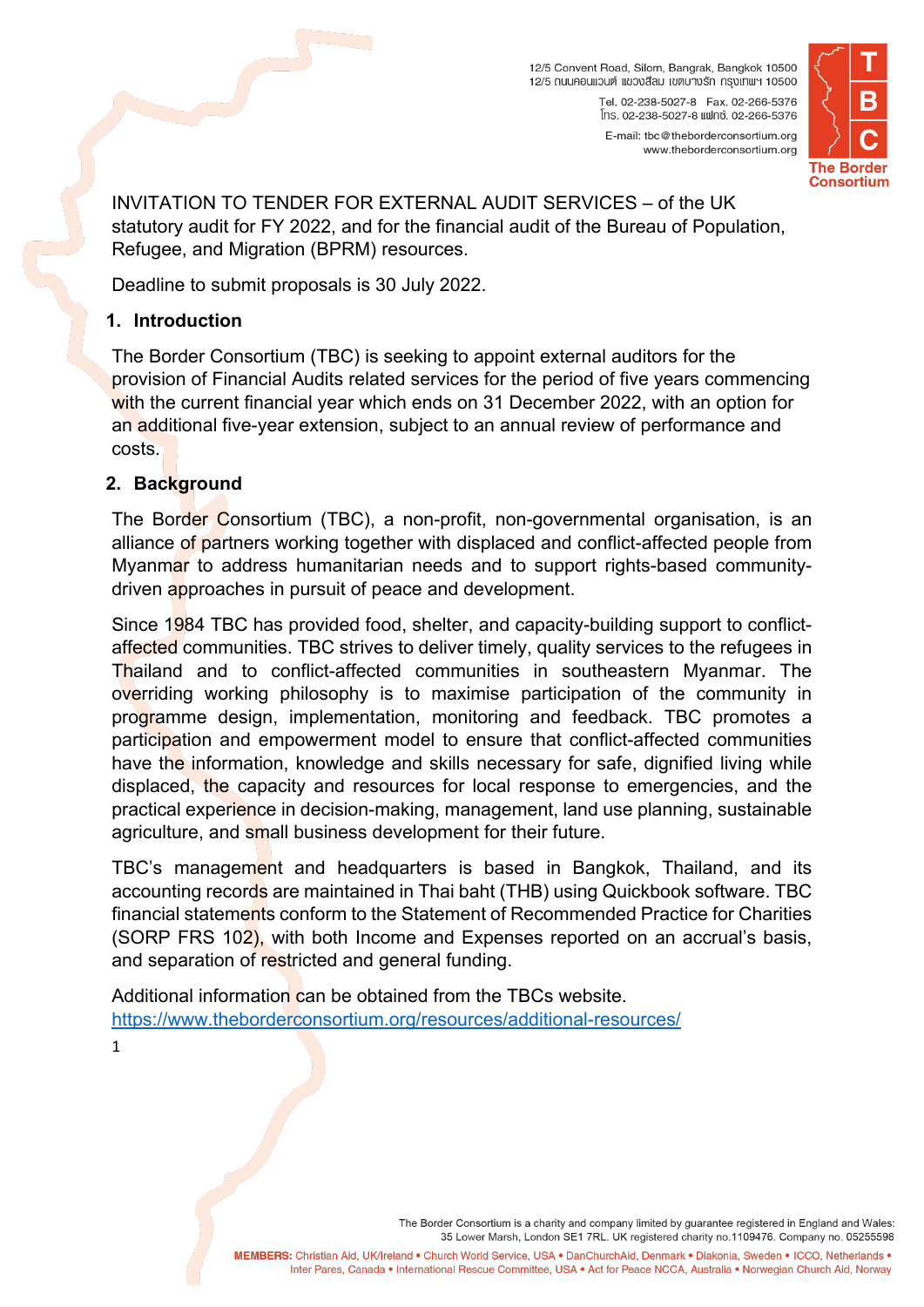12/5 Convent Road, Silom, Bangrak, Bangkok 10500 12/5 กนนคอนแวนต์ แขวงสีลม เขตบางรัก กรุงเทพฯ 10500



โทร. 02-238-5027-8 แฟกซ์. 02-266-5376 TBC is predominantly 98% grant funded by foreign governments the @theborderconsortium.org www.theborderconsortium.org

# **3. Scope of the Work**

For the purpose of efficiency and cost-effectiveness, TBC is ideally seeking one firm to provide one proposal that integrates the work required for two audit reports noted below in A and B.

- **A.** TBC invites qualified auditing firms to submit proposal to perform **annual external audit** services. The external audit services required will include.
	- **1.** Planning, management, and execution of the annual audit for fiscal year 2022 ending December 2022. One report is required and covers both Thailand and Myanmar operations.
	- **2.** Examination of financial records, systems, and control in accordance with International Accounting Standards (UK-SORP FRS 102)
	- **3.** Give An opinion of the financial statements, together with an opinion as to whether the information on the Trustee's Annual Report is consistent with the financial statements for the same period.
	- **4.** Presentation of the Audit report together with report to management and Letter of Representation to the Board. The report to management is expected to cover any weaknesses in internal control noted during the audit or other area of concern
	- **5.** The Auditor will be required to attend a meeting of the Trustees to present and explain the audit reports and audit opinion, as necessary.
	- **6.** Provision of advice to TBC Management and Trustees on new or changed reporting requirements and auditing standards, advice on technical accounting and tax matters.
- **B.** TBC invites qualified auditing firms to submit a proposal to conduct a **financial audit of the Bureau of Population, Refugee, and Migration (BPRM)** resources managed by TBC for the year ending 31 December 2022, in accordance with GAAP and the U.S. Government Auditing Standards issues by the Comptroller General of the Unites States.
	- **1.** Give an opinion on whether the fund accountability statements for the BPRM funded programs present fairly for the period audited.
	- **2.** Perform Tests to determine whether TBC complied to applicable laws and regulations related to BPRM funded programs.

## **C. Term and General Condition of Engagement**.

## **1. Term of Engagement**

2

It is the intention of TBC to enter into a five-year agreement with the successful firm to provide external audit services beginning with the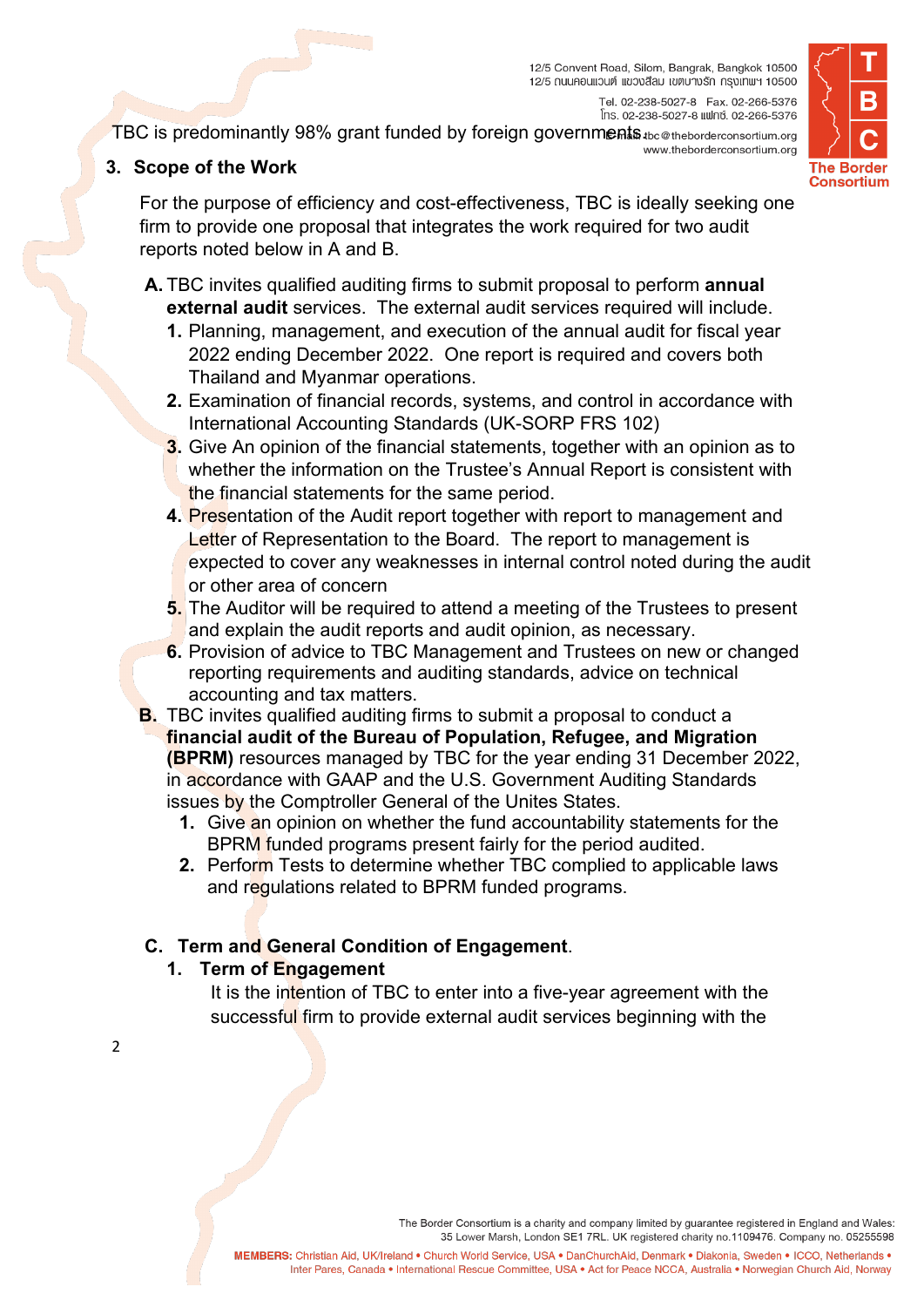

current period, fiscal year 2022. Subject to satisfactory performance of the services by the successful firm, the term may be extended, if mutually agreeable, for an additional five years.

#### **2. Acceptance of Proposal.**

TBC reserves the right to reject any and all proposals for any reason. The lowest of any proposal may not necessarily be accepted. The acceptance of any proposal is subject to funds available and approval by TBC management.

There is no expressed or implied obligation in preparing proposal in response to this request.

## **3. Experience and Qualifications**

The firm must meet the following minimum requirements to be considered for evaluation pursuant of this request for proposal.

- Must be registered by the United Kingdom and be compliant with statutory requirement.
- Must be RIG-approved auditor, capable of performing audits on US-Government grants (US-BPRM)
- Ability to base the field work in Thailand and travel to the Thai/Myanmar border, pending restrictions
- Must have at least two partners and full-time associate who are certified public accountants.
- Provide CV and copies of certification of key personnel that will be involved in the audit.
- Must have been in practice for at least 10 years.
- Provide a list of at least 10 companies audited in the last three years and proof of contacts.
- Proposal on how fees charged will be calculated with indication of involvement/time allocated in providing the services.
- Provide copies of relevant certificates, i.e. registration /practicing certificate of the firm PIN, VAT, and compliance among others.

## **4. Qualified Statement**

The Auditor shall immediately upon discovery of information or breaches of conditions, which would otherwise lead to the inclusion of a qualified opinion with respect to the financial statements, inform and fully discuss such matters with the Finance Director. In addition, the Auditor shall as

3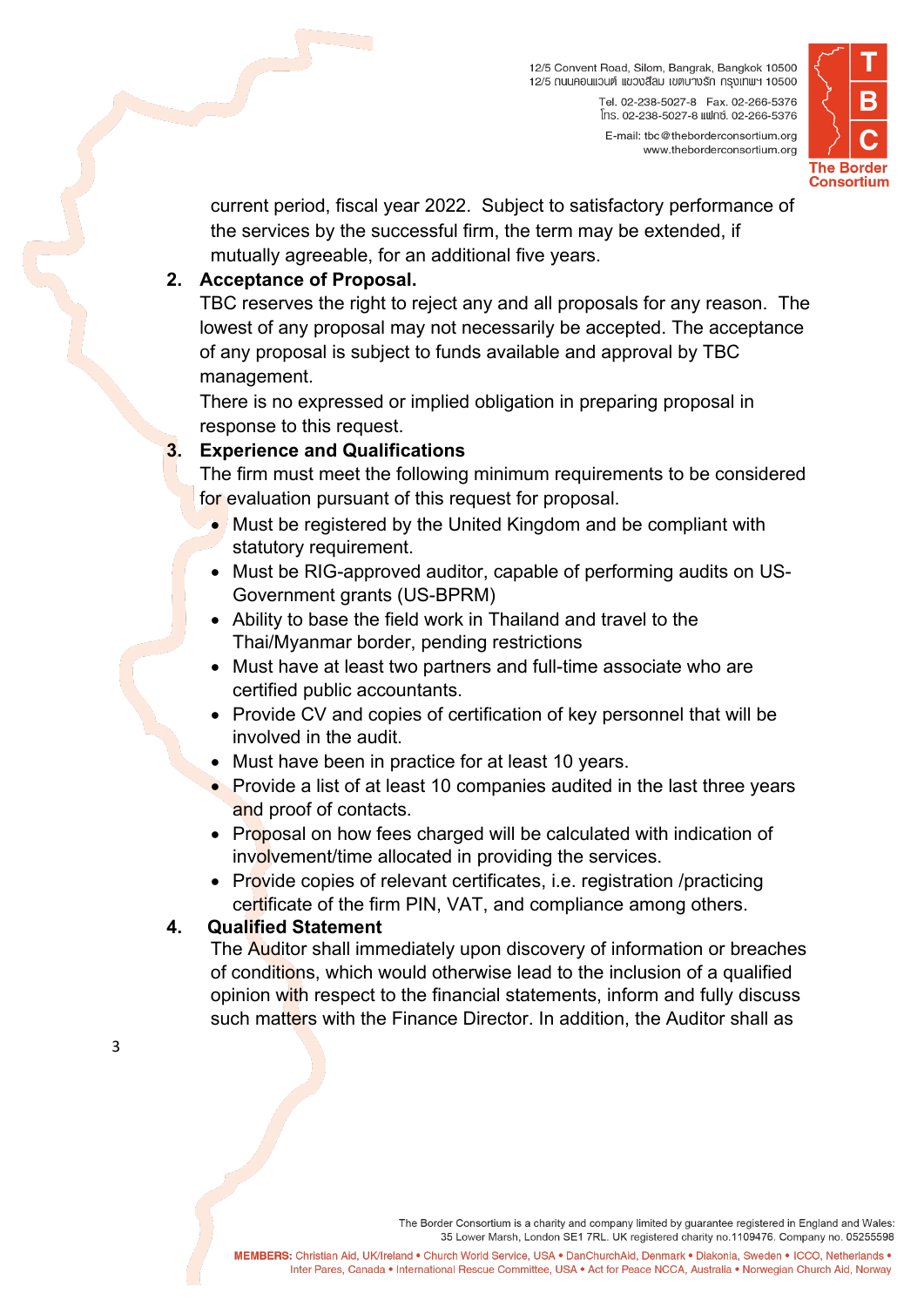12/5 Convent Road, Silom, Bangrak, Bangkok 10500 12/5 กนนคอนแวนต์ แขวงสีลม เขตบางรัก กรุงเทพฯ 10500 โทร. 02-238-5027-8 แฟกซ์. 02-266-5376 E-mail: tbc@theborderconsortium.org www.theborderconsortium.org



far as possible, allow a reasonable period of time for TBC Finance to make an investigation, analyse, report and take such corrective action as to avoid the inclusion of such qualification.

**5. Annual Audit Schedule** Before 15 October of each year, the Auditor shall correspond with TBC Finance Director to discuss and agree upon a schedule of activities which will lead to the completion of the annual audit.

The schedule of activities shall be finalized by 30 October of each year and shall set out the key dates by which necessary information and assistance is to be provided by both parties. The basic timelines will be as follows:

• Pre- audit meeting with finance staff End of October

- Audit Activity Time Table- 15 October
- Necessary field office visits, or camp visits when possible, for transaction sampling in November or early December
- Trial balance and supporting documents provided to Auditor for Jan-Oct by end of November. Final TB will be provided by 15 February.
- Trustees annual report draft and financial statements to auditor by end of first week in March
- Report Draft and presentation for the Board by March/April, if necessary
- The TBC Sr. Finance Manager will be responsible for the year-end close and the Finance Director is responsible for the preparation of annual accounts within an agreed timeframe.
- Final signed audited financials, findings report,and management letters by end of April.
- Firm is expected to submit the final signed audited financials and TAR to the Charities Commission-UK and Companies House-UK on behalf of TBC.

#### **D. Proposal Requirements**

• over letter shall be provided with the proposal clearly stating the accounting firm's understanding of the services to be provided. The letter must include the name of the person who will be authorized to make representations for the firm, their title and telephone number.

 $\Delta$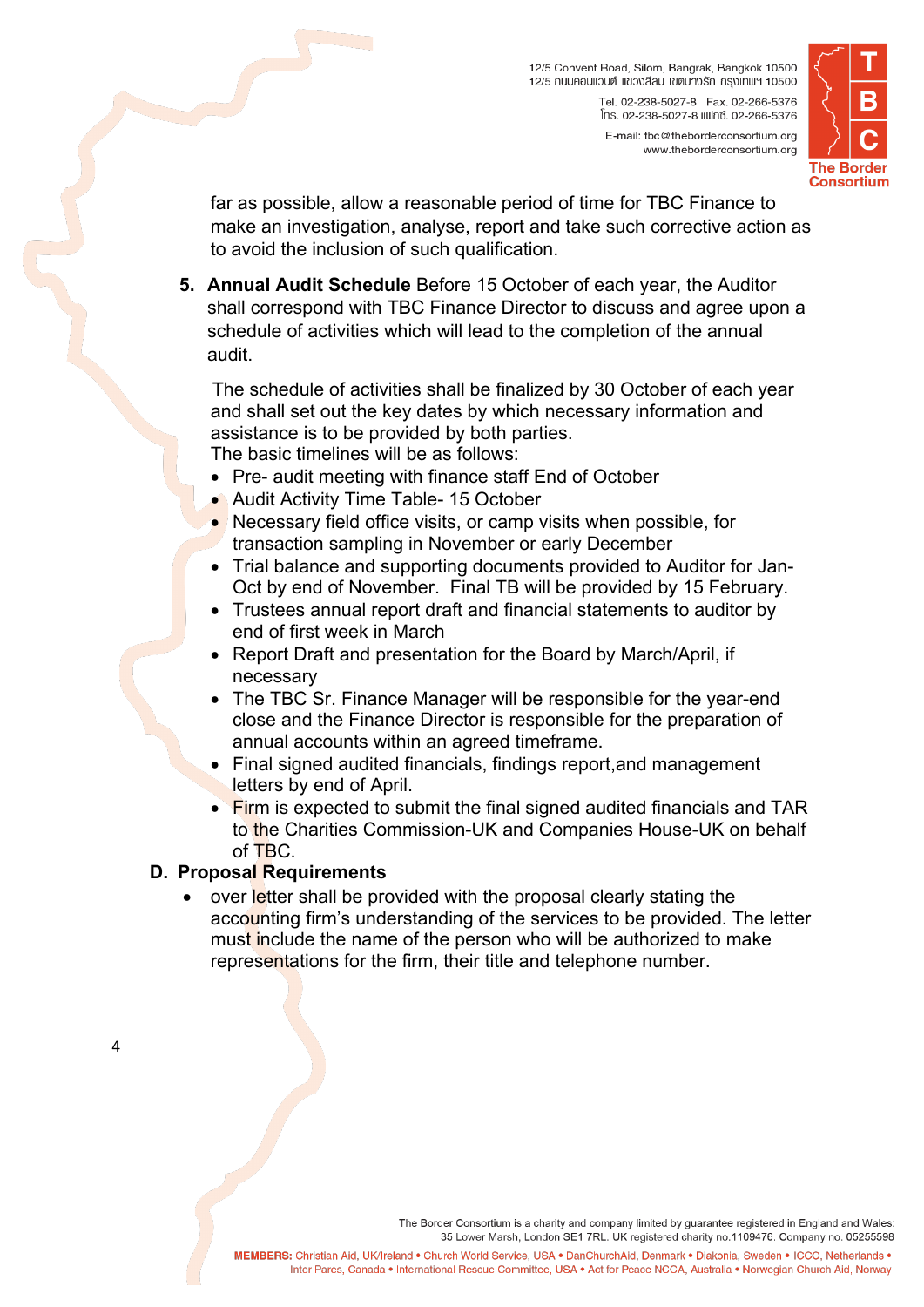

- โทร. 02-238-5027-8 แฟกซ์. 02-266-5376 Demonstration of areas of expertise and experience that your company possess which may be particularly relevant to TBC and international more NGO
- Understanding of the organisation, particularly auditing and Charity reporting consistent with SORP requirements
- The person signing the covering letter must be authorized to bind the firm.
- Firms must respond to the items listed below in the order they are presented. The proposal should include a table of contents identifying the topics by page number. Proposals should include the following mandatory criteria:

## **1. Company Profile and Contact**

A brief profile of the firm (1 to 2 pages) indicating the scope of its practice, the range of activities performed by the firm such as auditing, tax service, accounting or management services. Identify the firm's contact person, phone number and email address. State the office address as well as the address and phone number of any local office that will manage or assist in managing this audit.

#### **2. Experience with Audits or similar engagements.**

List current and past clients or private companies indicate the number of years your firm has been the auditor for each client.

## **3. Audit Staffing**

Name and CV(s) of the partner(s), manager(s) and other key staff who would be assigned to this audit.

## **4. Audit Implementation**

Proposals must clearly show the firm's understanding of the work to be performed, audit approach and commitment to perform the work within the time period specified in the annual schedule. This would include the approach to be used to gain an understanding of the TBC structure and systems as well as a proposed schedule and any specific techniques or processes to be used for the annual audit, indicating how the firm will:-

- Determine audit strategy and undertake audit planning;
- Control and co-ordinate the audit process;
- Ensure appropriate responsibility for decisions on the audit;

5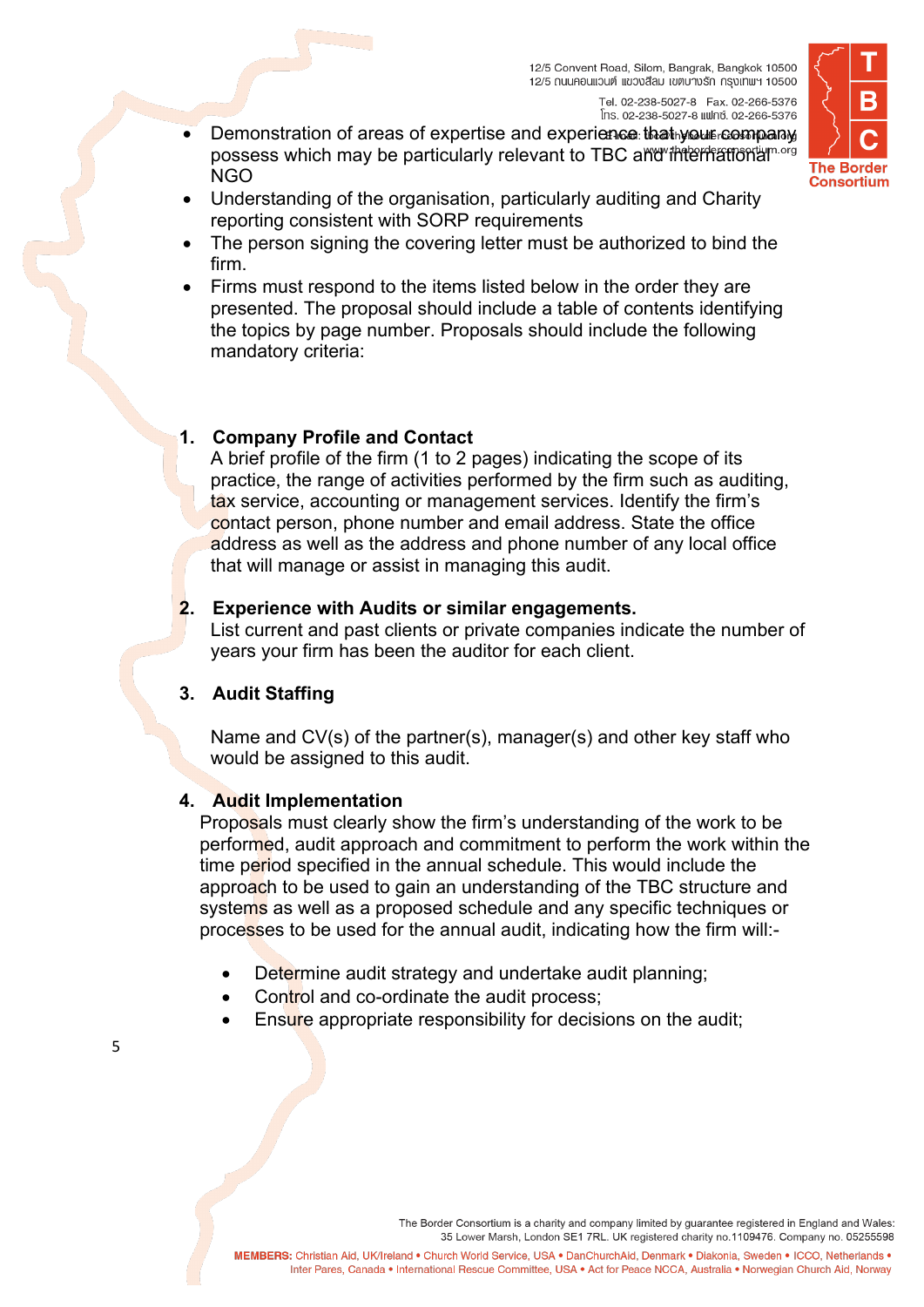Conduct the reporting arrangements



#### **5. Other Services**

- Description of the methodology to be used for keeping TBC abreast of any changes in accounting principles or legislation that would impact the annual financial statements.
- Description of non-auditing professional services provided to other clients and innovative products offered by your firm as well as any specific pricing structure for such services.
- Provide audit methodology and feedback to DunChurch Aid's auditor (Deloitte) Denmark on the Danish government grants.

#### **6. Fee Proposal**

- For each of the audits, provide a breakdown of the proposed fees for year 1 and estimates for years 2 to 5 to cover the following
	- Preparation of annual statutory audit of accounts
	- Preparation of the BPRM audited accounts
	- Fees for any exceptional additional work not covered above and directly related to the external audit

## **4. TENDER EVALUATION**

- Any contract arising from this Invitation to Tender will be awarded to the firm who shows that they can provide the best value by meeting the specified criteria.
- Tenders will be evaluated against the criteria detailed within section 3.C.3 of this document.
- Following evaluation of the tenders received, a shortlist of Tenderers may be requested to attend a virtual interview.
- TBC reserves the right to appoint based on proposals alone**.**

#### **How to apply**

For any queries for more information to this tender, please call the TBC office at +66 (0)2 238 5027-8

Interested auditing firms should send their proposal no later than **Friday**, **30 July 2022** to

[TBCTender@theborderconsortium.org](mailto:TBCTender@theborderconsortium.org) clearly indicating on the subject line as below: "**TBC AUDIT TENDER 2022**"

6